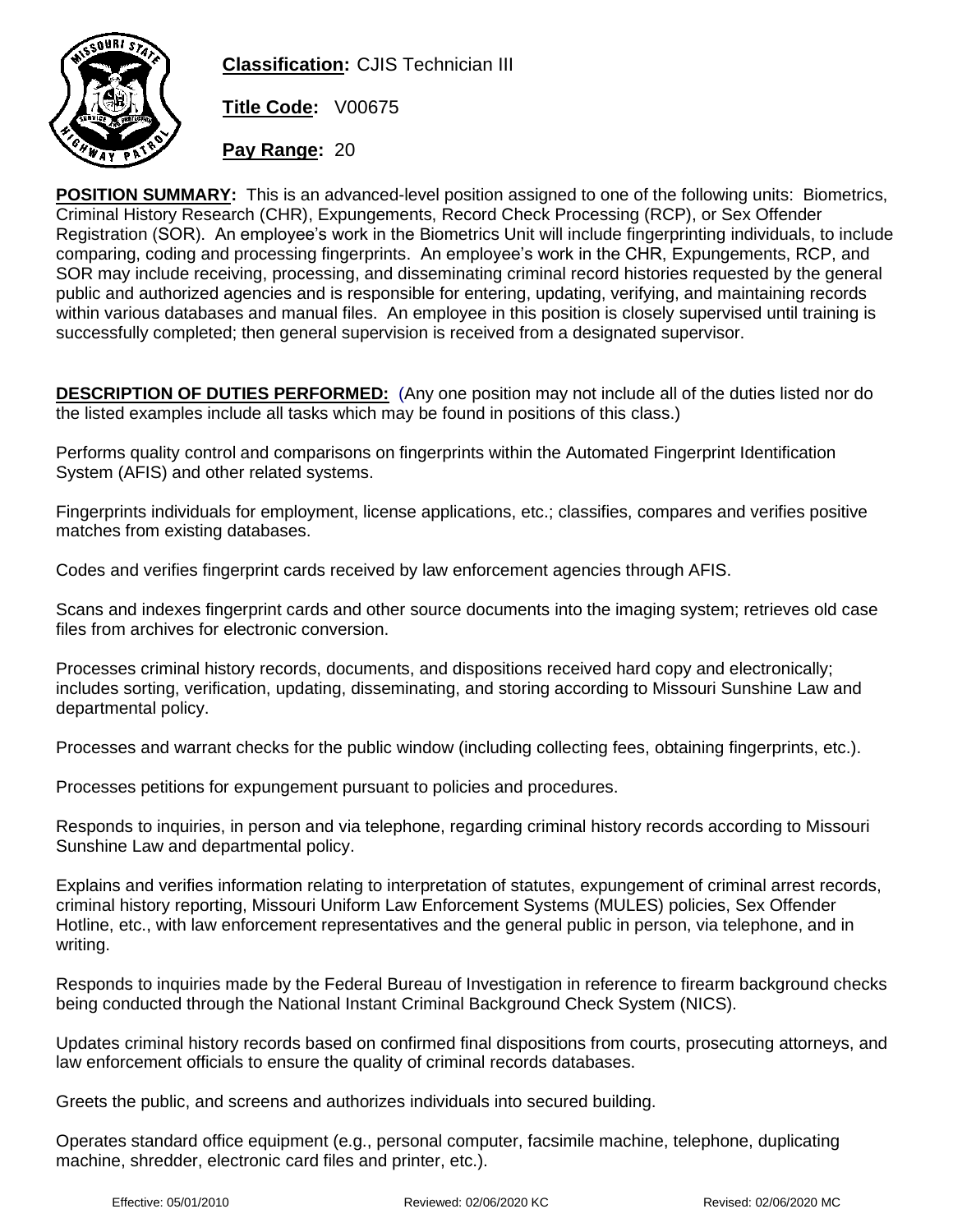May testify in a court of law on matters relating to fingerprint identification.

Performs other related work as assigned.

**REQUIRED KNOWLEDGE, SKILLS, AND ABILITIES:** Extensive knowledge of Missouri Sunshine Laws and departmental regulations governing the dissemination of criminal history information.

Ability to learn to perform entries and updates of data within various computerized databases.

Ability to receive technical training related to the analysis and comparison of fingerprint images and work within a high level of detail and accuracy.

Ability to work with criminal history records in a confidential and professional manner.

Ability to operate standard office equipment as detailed above in the description of duties and learn to operate television monitor and intercom building security system.

Ability to enter data or information into a computer terminal using a keyboard, mouse, or other input device.

Ability to transport boxes and/or trays of documents, criminal history records, fingerprint cards, etc. up to 30 pounds.

Ability to proofread and edit computer entries.

Ability to maintain clerical records and files.

Ability to work independently with general supervision.

Ability to handle restricted and confidential information in a professional manner and maintain the information as such.

Ability to communicate in English clearly and concisely, both orally and in writing.

Ability to establish and maintain harmonious working relations with others.

Ability to respond to work related incidents on an on-call basis.

Ability to work with material that may be of a sexual nature relating to criminal activity (e.g., written material, photographs, and/or verbal language, etc.).

**MINIMUM EXPERIENCE AND EDUCATION REQUIRED:** (The following represents the minimum qualifications used to accept applicants, provided that equivalent substitution will be permitted in case of deficiencies in either experience or education.)

Possess a Bachelor's degree in a related field, and two years of work experience utilizing the knowledge, skills, and abilities associated with this position.

OR

Two consecutive years of experience as a CJIS Technician II within the Missouri State Highway Patrol's CJIS Division, and may be required to successfully complete skill assessment evaluations for a CJIS Technician II.